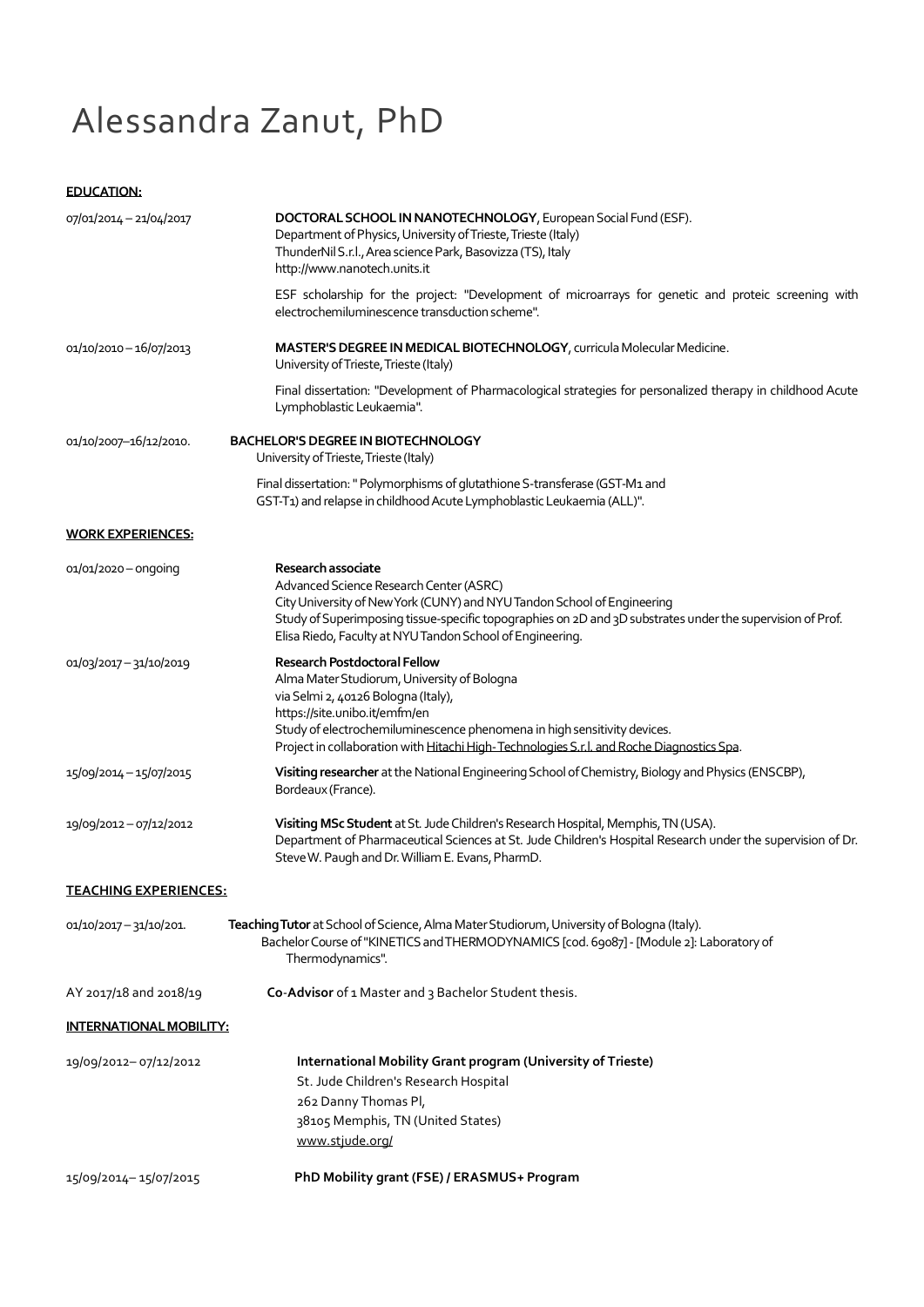#### **SCIENTIFIC PUBLICATIONS:**

#### **Peer-Reviewed Journal Articles**

- S. W Paugh, E. J Bonten, D. Savic, L. B Ramsey, W. E Thierfelder, P. Gurung, R K S. Malireddi, M. Actis, A. Mayasundari, J. Min, D. R Coss, L.T Laudermilk, J. C Panetta, J R. McCorkle, Y. Fan, K.R Crews, G. Stocco, M. R Wilkinson, A. M Ferreira, C. Cheng, W. Yang, S. E Karol, C. A Fernandez, B. Diouf,C. Smith, J K. Hicks, **A. Zanut**, A. Giordanengo, D. Crona, J. J Bianchi,L. Holmfeldt, C. G Mullighan, M. L den Boer, R. Pieters, S. Jeha, T. L Dunwell F. Latif, D. Bhojwani, W. L Carroll, Ching-Hon Pui, R. M Myers, R Kiplin Guy, T.D. Kanneganti, M. V Relling & W. E Evans: **"NALP3 inflammasome upregulation and CASP1 cleavage of the glucocorticoid receptor cause glucocorticoid resistance in leukemia cells"**, Nature Genetics. *doi:10.1038/ng.3283, May 2015. Cited 51 times.*
- M. Sentic, F. Virgilio, **A. Zanut**, D. Manojlovic, S. Arbaul, M. Tormen, N. Sojic, P. Ugo: **"Microscopic imaging and tuning of electrogenerated chemiluminescence with boron-doped diamond nanoelectrode arrays",** *Analytical and Bioanalytical Chemistry. doi: 10.1007/s00216-016-9504-1, April 2016. Cited 18 times.*
- Cefarin N., Cian A., Sonato A., Sovernigo E., Suran F., Teklu Z., **Zanut A**., Pozzato A., Tormen M., **"Nanostructuring Methylammonium Lead Iodide Perovskite by Ultrafast Nano Imprinting Lithography",** *Microelectronic Engineering. doi: [http://dx.doi.org/10.1016/j.mee.2017.02.023,](http://dx.doi.org/10.1016/j.mee.2017.02.023) March 2017. Cited 3 times.*
- S. Kesarkar, E. Rampazzo, **A. Zanut**, F. Palomba, M. Marcaccio, G. Valenti, L.Prodi, F. Paolucci**: "Dye-doped nanomaterials: Strategic design and role in electrochemiluminescence."** *Current opinion in Electrochemistry. https://doi.org/10.1016/j.coelec.2017.11.012, January 2018. Cited 2 time.*
- G. Valenti, E. Rampazzo, S. Kesarkar, D. Genovese, A. Fiorani, **A. Zanut**, F. Palomba, M. Marcaccio, F. Paolucci, L.Prodi: **"Electrogenerated chemiluminescence from metal complexes-based nanoparticles for highly sensitive sensors applications."** *Coordination Chemistry Reviews.*

*https://doi.org/10.1016/j.ccr.2018.04.011, July 2018. Cited 18 times* 

- S. Kesarkar, S. Valente, **A. Zanut**, F. Palomba, A. Fiorani, M. Marcaccio, E. Rampazzo, G. Valenti, F. Paolucci, L. Prodi: **"Neutral Dye Doped Silica Nanoparticles for Electrogenerated Chemiluminescence Signal Amplification"** *The Journal of Physical Chemistry C. https://doi.org/10.1021/acs.jpcc.8b11049. February 2019.*
- **A. Zanut**, A. Fiorani, S. Rebeccani, S. Kesarkar, G. Valenti: **"Electrochemiluminescence as emerging microscopy techniques",**  *Analytical and Bioanalytical Chemistry. https://doi.org/10.1007/s00216-019-01761-x. April 2019.*
- A. Fiorani, J. P. Merino, **A. Zanut**, A. Criado, G. Valenti, M. Prato, F. Paolucci: "**Advanced carbon nanomaterials for electrochemiluminescent biosensors applications"**, *Current opinion in Electrochemistry. https://doi.org/10.1016/j.coelec.2019.04.018, April 2019. Cited 1 time.*
- Y. Kosto, **A. Zanut**, S. Franchi, Y.Yakovlev, I. Khalakhan, V. Matolín, K. Prince, G. Valenti, F. Paolucci, N. Tsud: **"Polycrystalline cerium oxide based electrochemical sensor for hydrogen peroxide",** *Journal of Material Chemistry B. https://doi.org/10.1016/j.apsusc.2019.05.205, May 2019. Cited 1 time.*
- **A. Zanut**, A. Fiorani, S. Canola, S. Toshiro, N. Ziebart, S. Rapino, T. Irie, H.P. Josel, F. Negri, M. Marcaccio, M. Windfuhr, I. Kyoko, G. Valenti, F. Paolucci: **"Untangling electrogenerated chemiluminescence mechanism empowers its analytical strength",** *Nature communications***.** *Accepted with major revision.*

## **BOOK CHAPTERS:**

• G. Valenti, A. Fiorani, E. Villani, A. Zanut, F. Paolucci "**Essential role of material in electrochemiluminescenceapplication"**, *Analytical Electrogenerated Chemiluminescence: From Fundamentals to Bioassays,* Detection Science Series No. 15, Published on April 19, 2019 by the Royal Society of Chemistry (RSC). ISBN 978-1-78801-414-4. *https://doi.org/10.1039/9781788015776-00159*

## **PATENTS:**

• PCT/JP2019/30018: "Biomolecular analysis method and biomolecular analyzer", July 31, 2019.

## **ORAL COMMUNICATIONS:**